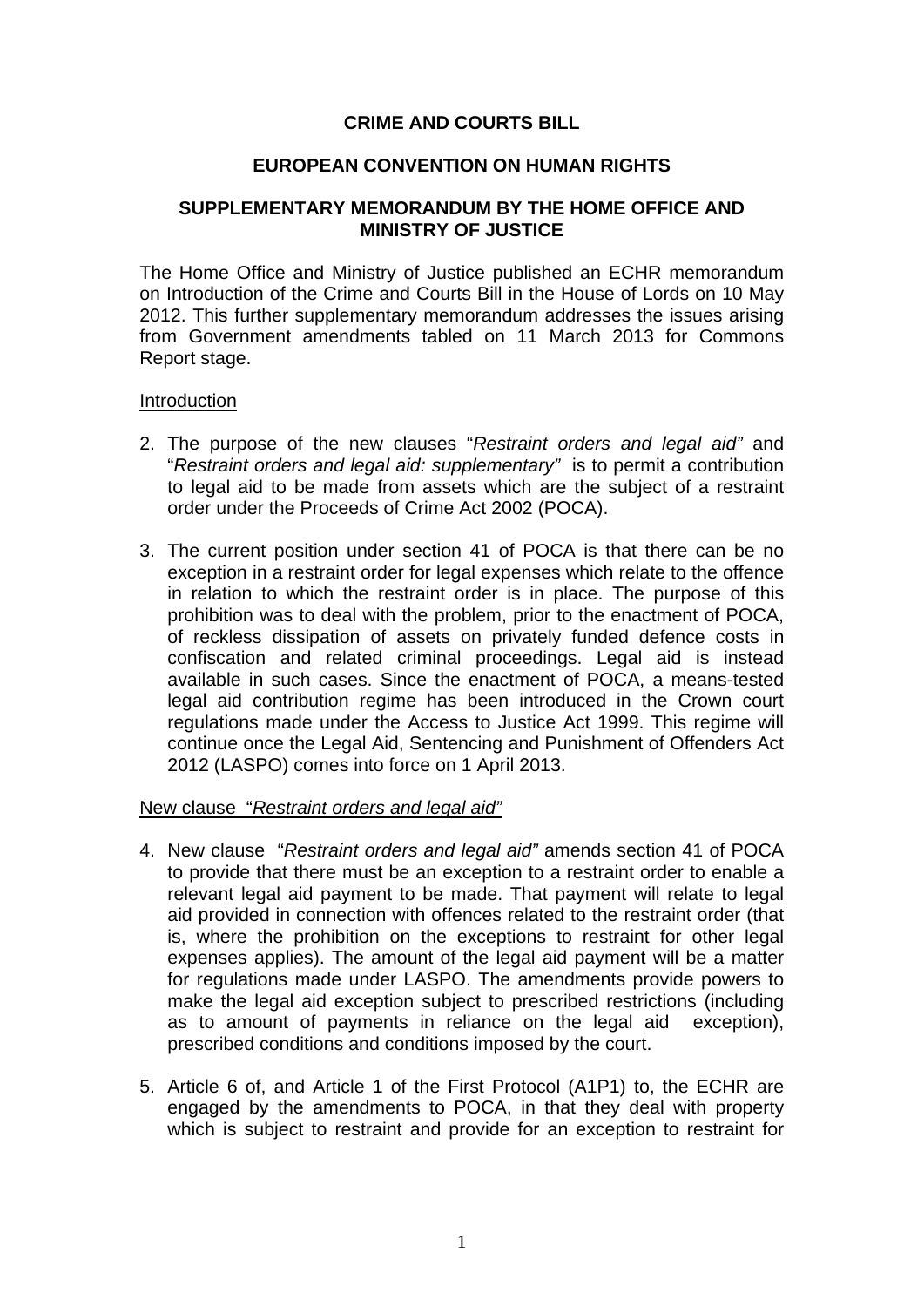legal aid purposes. *Raimondo v Italy*<sup>[1](#page-1-0)</sup> held that a restraint order ancillary to enforcement of domestic legislation constitutes the control of use of property rather than its deprivation, and that it served a legitimate aim in preserving assets for the purpose of confiscation. Following this, the domestic restraint regime under POCA has also been held to be compliant with the ECHR, as, specifically, has the prohibition in section 41(4) on using restrained assets for related legal expenses. In the cases of *R v AP*  and R v U Ltd,<sup>[2](#page-1-1)</sup> the Court of Appeal held that Parliament was entitled to conclude that defendants should not be allowed to use restrained assets, until the determination by the court of whether those funds were the result of criminal activity, for the purposes of legal representation. The prohibition in section 41(4) of POCA was compatible with both Articles 1 and 6 ECHR and A1P1. This was a matter of social and economic policy in which the court would afford a wide margin of appreciation to the legislature. The control of use was justified.

- 6. Article 6 is also engaged as these amendments concern access to legal aid, in particular in criminal proceedings. As set out above, the prohibition on the use of restrained assets to pay for related legal expenses has been held to be compatible with the Article 6(3)(c) right to legal representation. The domestic courts have accepted the reasons for the prohibition, notwithstanding that it represents a restriction on a defendant's right to choose legal representation despite his having the means to do so. The courts have also stated in this context that it is clearly desirable in the ordinary course of events that defendants to restraint orders should enjoy legal representation.<sup>[3](#page-1-2)</sup> There is therefore no infringement of the defendant's right to legal representation, subject to the usual tests for access to legal aid (merits and means tests in relation to civil legal aid; the interests of justice test and means tests in criminal cases).
- 7. Means testing in relation to legal aid has been held to be ECHR compliant, [4](#page-1-3) as have contributions to legal aid where a defendant has sufficient means to pay.<sup>[5](#page-1-4)</sup> Contributions to legal aid where a defendant can afford them are clearly justified given that the state must meet its obligations to fund legal representation from limited funds. A defendant with restrained assets has means, albeit they are subject to restraint to prevent their dissipation. It is therefore desirable and in the general interest that a defendant who can afford to contribute to his defence does so, and that a defendant whose assets are restrained does not gain an advantage as regards contributions when compared to any other defendant of the same means who will have to so contribute. In so far as a defendant subject to a restraint order may be said to be in a different position because he has no choice but to rely on legal aid, the reasons for the underlying restriction hold good. The cost of legal aid will be controlled

<u>.</u>

<span id="page-1-0"></span><sup>1</sup> *Application No. 12954/87 (1994) 18 E.H.R.R. 237*

<span id="page-1-1"></span> $^{2}$  [2007] EWCA Crim 3128.

<sup>3</sup> *In re S [2004] EWCA 2374.*

<span id="page-1-3"></span><span id="page-1-2"></span><sup>4</sup> *Winer v United Kingdom Application No. 10817/84, (1986) 48 D.R. 154 5 Morris v UK Application No. 38784/97, (2002) 34 E.H.R.R. 52.*

<span id="page-1-4"></span>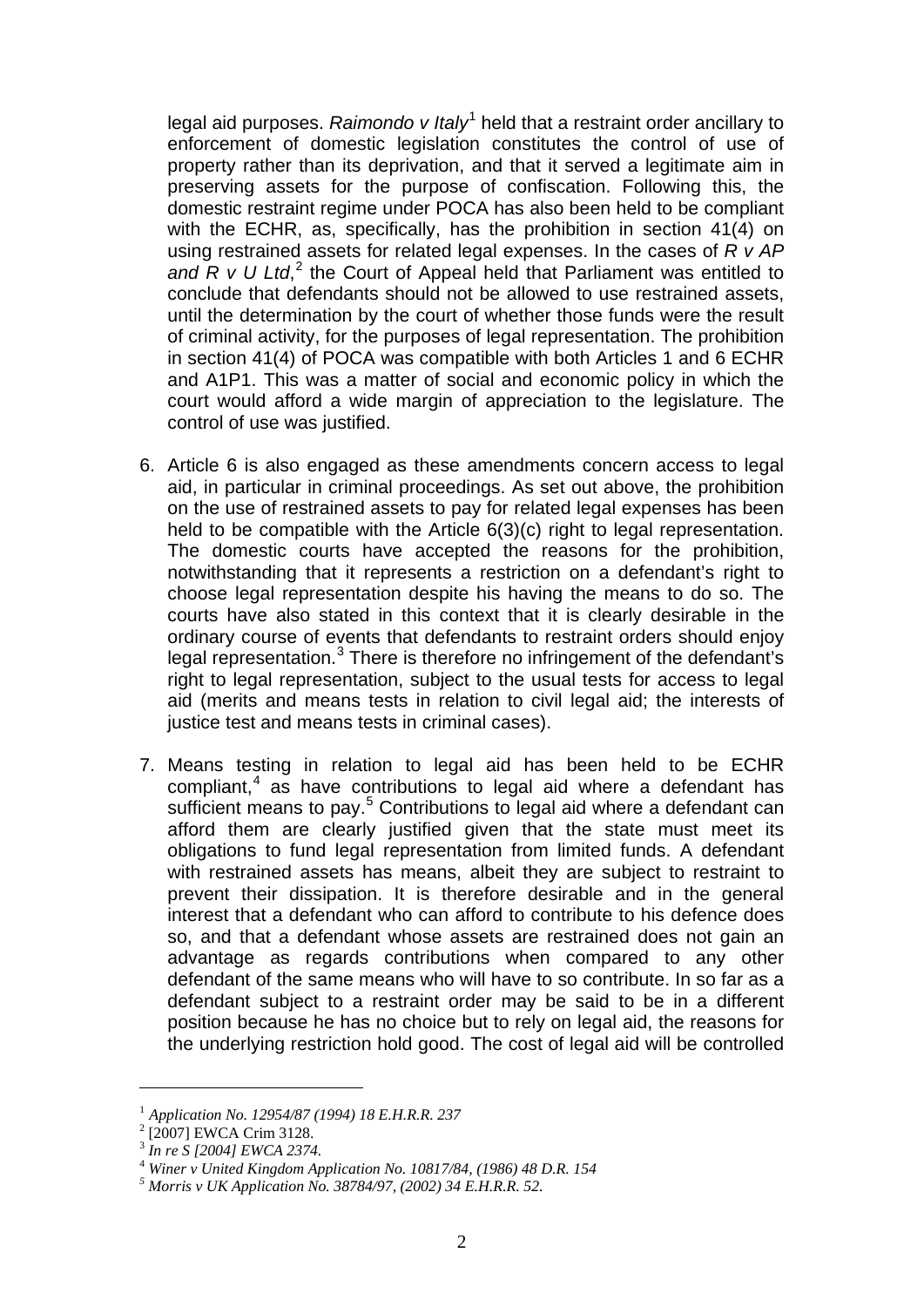and capped by the Lord Chancellor in accordance with his arrangements with providers. Legal aid contributions do not therefore carry the same risk of dissipation of assets as allowing the defendant to instruct defence lawyers at private rates. Given that the reasons for the prohibition on private legal expenses remain sound, and legal aid will be provided, the Government's view is that it is a justified interference with a person's property rights to require them to make a contribution toward that legal aid in accordance with their means.

8. The Government is therefore satisfied that these amendments to POCA to enable a legal aid contribution from assets which are otherwise restrained are compatible with both a person's right to a fair trial under Article 6, and their rights in respect of property under A1P1.

## New clause "*Restraint orders and legal aid: supplementary"*

- 9. New clause "*Restraint orders and legal aid: supplementary"* provides that the Secretary of State may make provision by regulations about or in connection with payments out of property which is subject to restraint. Subsection (2) of the new clause includes a non-exhaustive list of provisions which may be made, including for the amount of property under restraint to take into account that legal aid payments may be made out of it; for the extension of restraint when a restraint order would otherwise be discharged; about the order in which payments are to be made when a restraint order is in force or has been made; about disclosure and information and about extending powers of investigation, entry, search and seizure in connection with legal aid payments out of restrained assets. The power to make regulations includes power to amend primary legislation, including in particular Part 2 and Chapter 1, 2 or 4 of Part 8 of POCA.
- 10.For the purpose of enacting these powers, the Government is satisfied that they can be exercised compatibly with the ECHR. Ministers will need to be satisfied that any provision they make is compatible when they lay the regulations before Parliament, and as the powers are subject to the affirmative resolution procedure, a statement will need to be made to that effect. It is not yet determined precisely how these powers will be used to ensure that the legal aid and confiscation regimes work together to secure legal aid contributions, and wherever possible, additional money from offenders. However, as the list in subsection (2) of the new clause indicates, it is envisaged that the powers may be exercised in respect of restraint, both to increase the assets under restraint and to extend the period of restraint for the purpose of securing legal aid payments once other obligations have been satisfied. As set out above, the restraint of property constitutes a control of use under A1P1. Any change in, or extension of, restraint will therefore need to be justified in pursuit of the legitimate aim of securing legal aid contributions, and will need to go no further than necessary in the light of that aim.<sup>[6](#page-2-0)</sup> However, the Government is satisfied that, should these powers be exercised for the purpose of

<span id="page-2-0"></span> <sup>6</sup> *Venditelli v Italy* (App.No.14804/89).